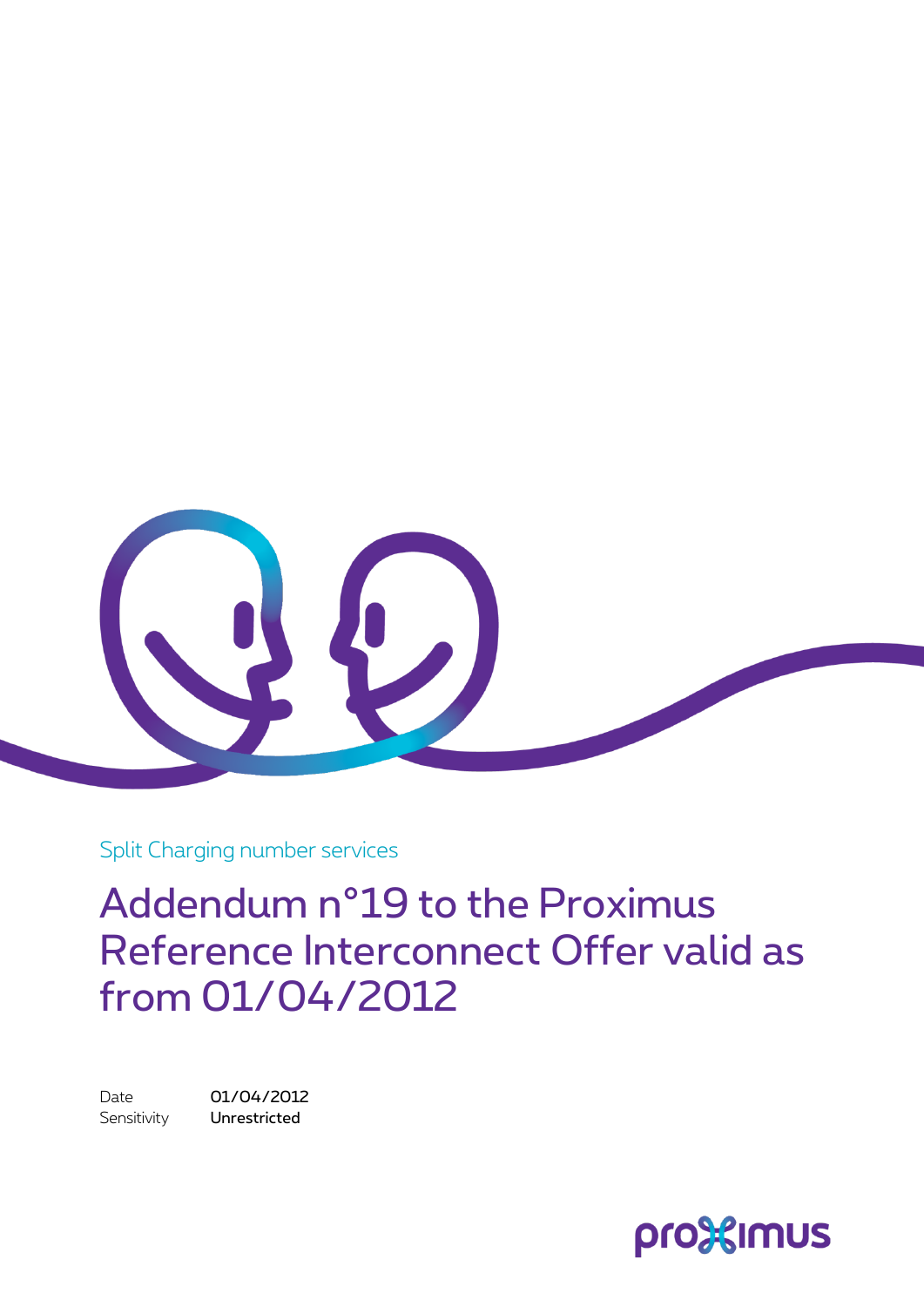# pro<sup>32</sup>imus

### <span id="page-1-0"></span>Table of contents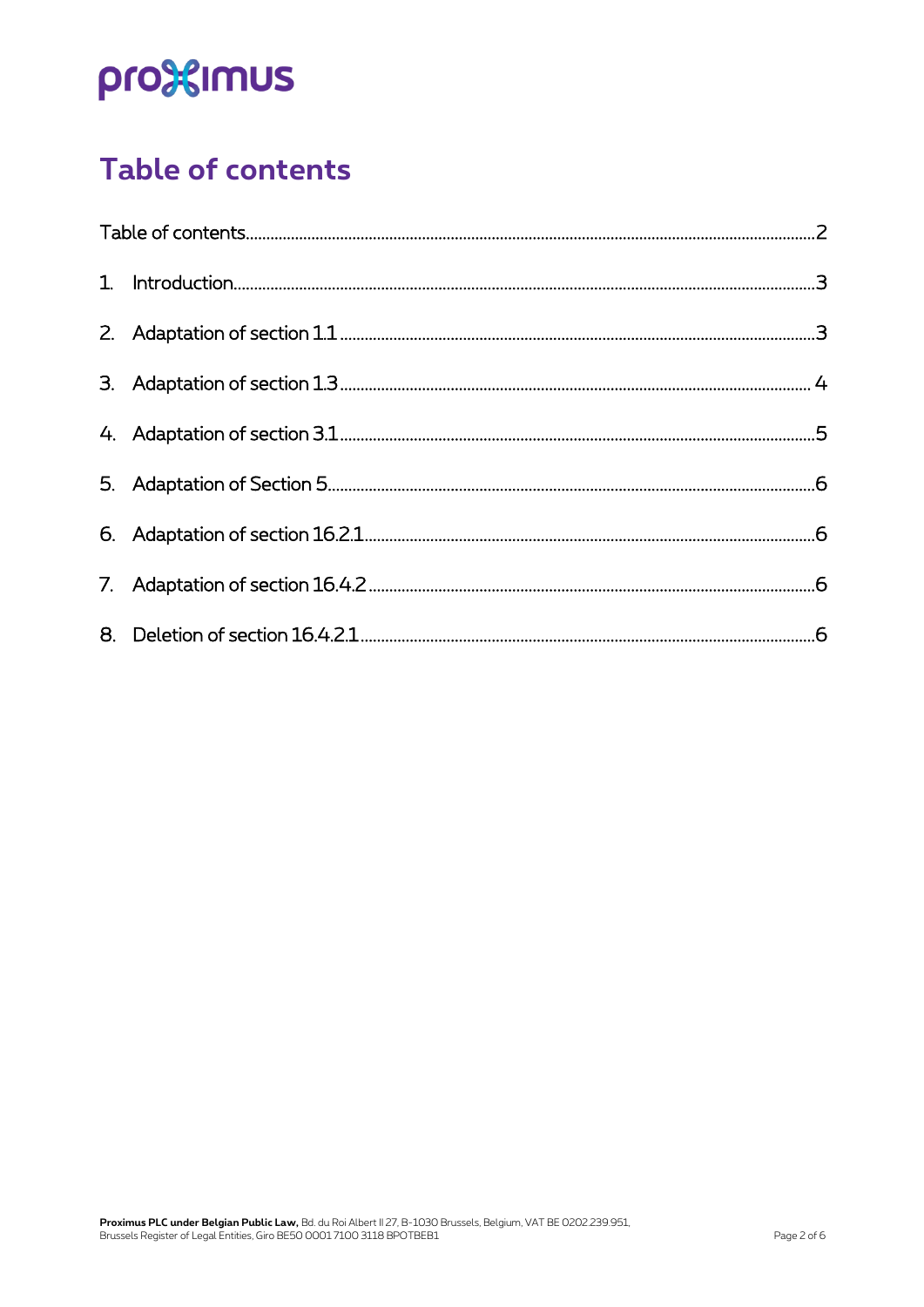### pro%imus

#### <span id="page-2-0"></span>1. **Introduction**

This Addendum to the ProximusReference Interconnect Offer 2006 concerns:

decision of 02/03/2012 concerning terminating market: Split Charging number services

<span id="page-2-1"></span>This Addendum comes into effect as from 01/04/2012. The sections of the BRIO, which are impacted by this Addendum, are indicated in the subsequent paragraphs.

### 2. **Adaptation of section 1.1**

The second last sentence in the first paragraph of section 1.1 is replaced as follows:

The present Reference Interconnect Offer includes also an Access Service for Calls to specific Value Added Services of the Operator (Freephone, Premium Rate, Infokiosk and Universal Number Services).

The bullet points in the second paragraph of section 1.1 are adapted as follows:

- Terminating Access Services:
	- for Calls to Proximus geographic numbers
	- for Calls to Proximus Split Charging numbers
	- for Calls to Emergency Services
- Collecting Access Services by means of a Communication Access Code providing access to the following services offered by the Operator:
	- basic telephony services
	- data services
	- VPN services
- Access Service for Calls to particular Value Added Services of the Operator (Freephone, Premium Rate, Infokiosk and Universal Number Services)
- Interconnect Link Service
- Transport Interconnect Service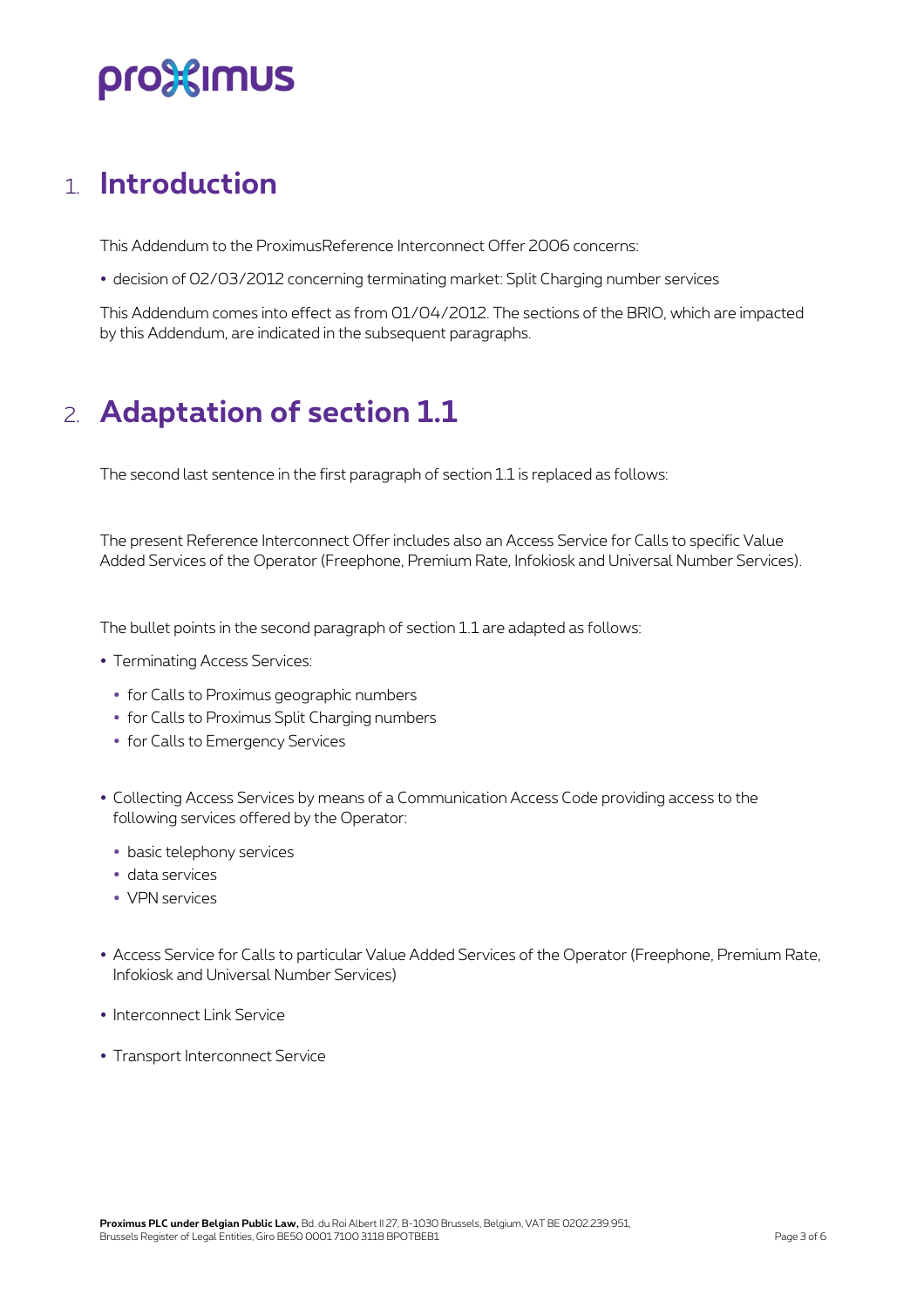## pro<sup>32</sup>imus

### <span id="page-3-0"></span>3. **Adaptation of section 1.3**

In section 1.3 three definitions are replaced as follows:

| Access Service for Calls to         | An Interconnect Service in which Proximus conveys Calls           |
|-------------------------------------|-------------------------------------------------------------------|
| Value Added Services of the         | generated by Proximus end-users to a ProximusAccess               |
| Operator:                           | Point where they are handed over to an Operator in order          |
|                                     | to reach the Freephone, Premium Rate, Infokiosk and               |
|                                     | Universal Number Services provided by that Operator.              |
|                                     | Proximus bills its end-users for the mentioned Calls <sup>5</sup> |
|                                     |                                                                   |
| <b>Terminating Access Services:</b> | Interconnect Services offered at a Proximus Access Point          |
|                                     | in which Proximus conveys the Calls handed over by the            |
|                                     | Operator and directed to Proximus geographic numbers,             |
|                                     | Split Charging numbers and Emergency Services numbers             |
|                                     | from that Proximus Access Point11 to the destinations             |
|                                     | concerned                                                         |
| Value Added Service (VAS):          | A Telecommunication Service which can be accessed via             |
|                                     | the PSTN/ISDN by dialling a non-geographic number,                |
|                                     | excluding in particular the numbers related to mobile             |
|                                     | networks, Emergency Services, Split Charging Service              |
|                                     | and Operator Assistance Services                                  |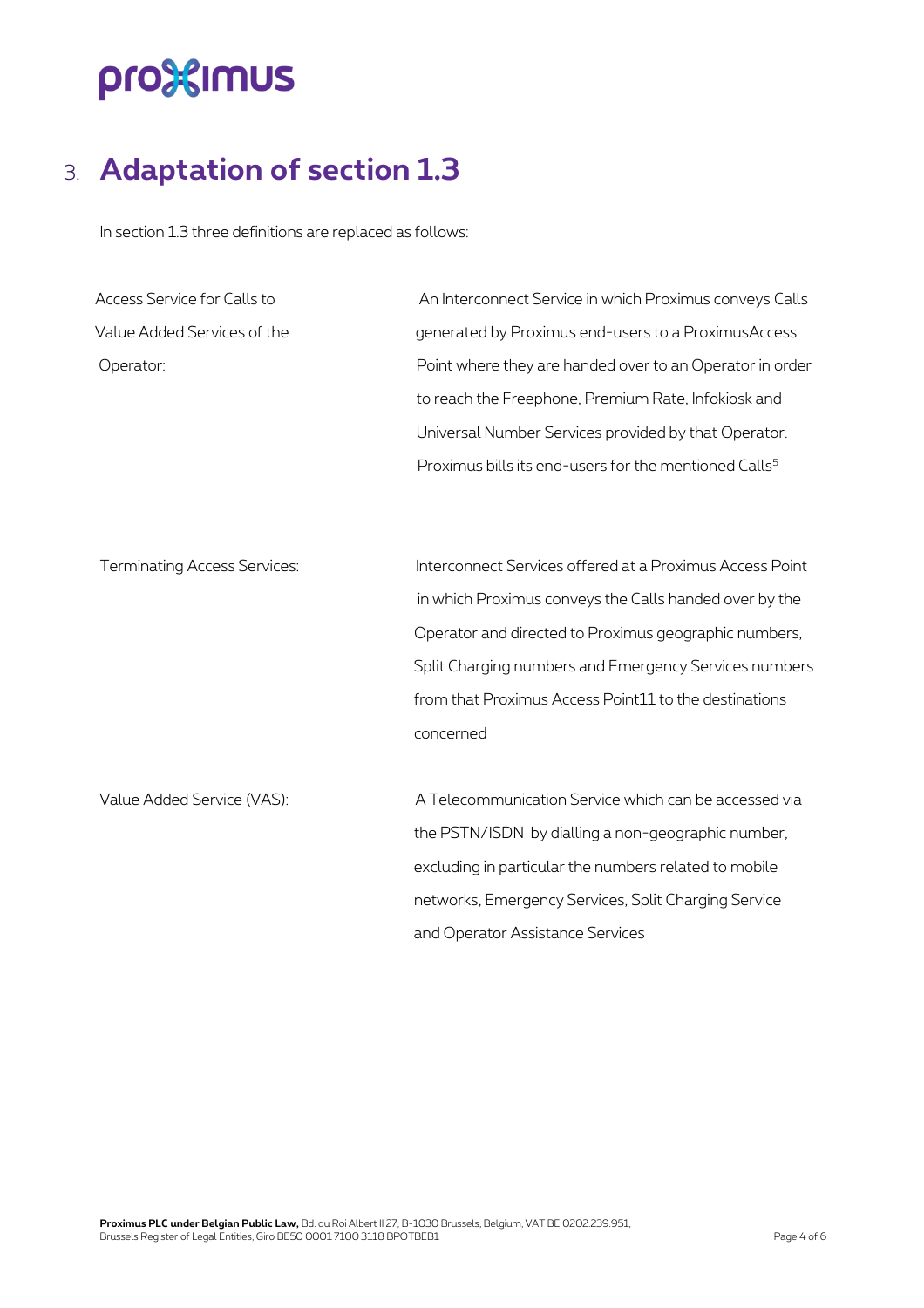## pro%imus

### <span id="page-4-0"></span>4. **Adaptation of section 3.1**

The first till fourth paragraph in section 3.1 is replaced as follows:

The Voice Telephony traffic, including the Call types described in Chapter 7, generated by end-users on the Operator's Network and directed to the Proximus Network is to be conveyed from an Interconnected Operator Access Point to one or more Proximus Access Points. The Terminating Access Service for Calls to Proximus geographic numbers or Split Charging numbers and the terms and conditions applicable to it are available for Calls handed over by the Operator and terminated by Proximus on its Network.

When Interconnection is implemented at Area Access Points, Calls to Proximus geographic numbers or Split Charging numbers can also be terminated in a Proximus Access Area which is different from the one in which the Area Access Point is located at which they are handed over by the Operator. In that case, the Calls are considered as "Extra Access Area" Calls from an Interconnection perspective. Calls terminated in the same Proximus Access Area as the one within which they are handed over, are called "Intra Access Area" Calls from an Interconnection perspective. As mentioned earlier, at Local Access Points the Terminating Access Service for Calls to Proximus geographic numbers or Split Charging numbers is limited to specific number ranges which are related to the Local Access Point concerned18.

The prices applicable to the Terminating Access Service for Calls to Proximus geographic numbers or Split Charging numbers which are not ported outside the Proximus Network are indicated in §16.2.1. The local termination rate is only available for Calls handed over at Local Access Points. For geographic numbers, different prices apply for "Extra Access Area" Calls and "Intra Access Area" Calls, which are handed over at Area Access Points. For Split Charging numbers, same national prices apply for "Extra Access Area" Calls and "Intra Access Area" Calls, which are handed over at Area Access Points.

The prices indicated in §16.2.1 are also applicable to Calls to non-Proximus geographic numbers or Split Charging numbers ported to the Proximus Network, which are handed over by the Operator at a Proximus Access Point with a routing number providing all the necessary information to route the Calls concerned to their final destination in the Proximus Network.

The last paragraph in section 3.1 is replaced as follows:

The Operator is responsible for the setting of the retail prices and for the invoicing of its end-users for the Calls to Proximus geographic numbers or Split Charging numbers.